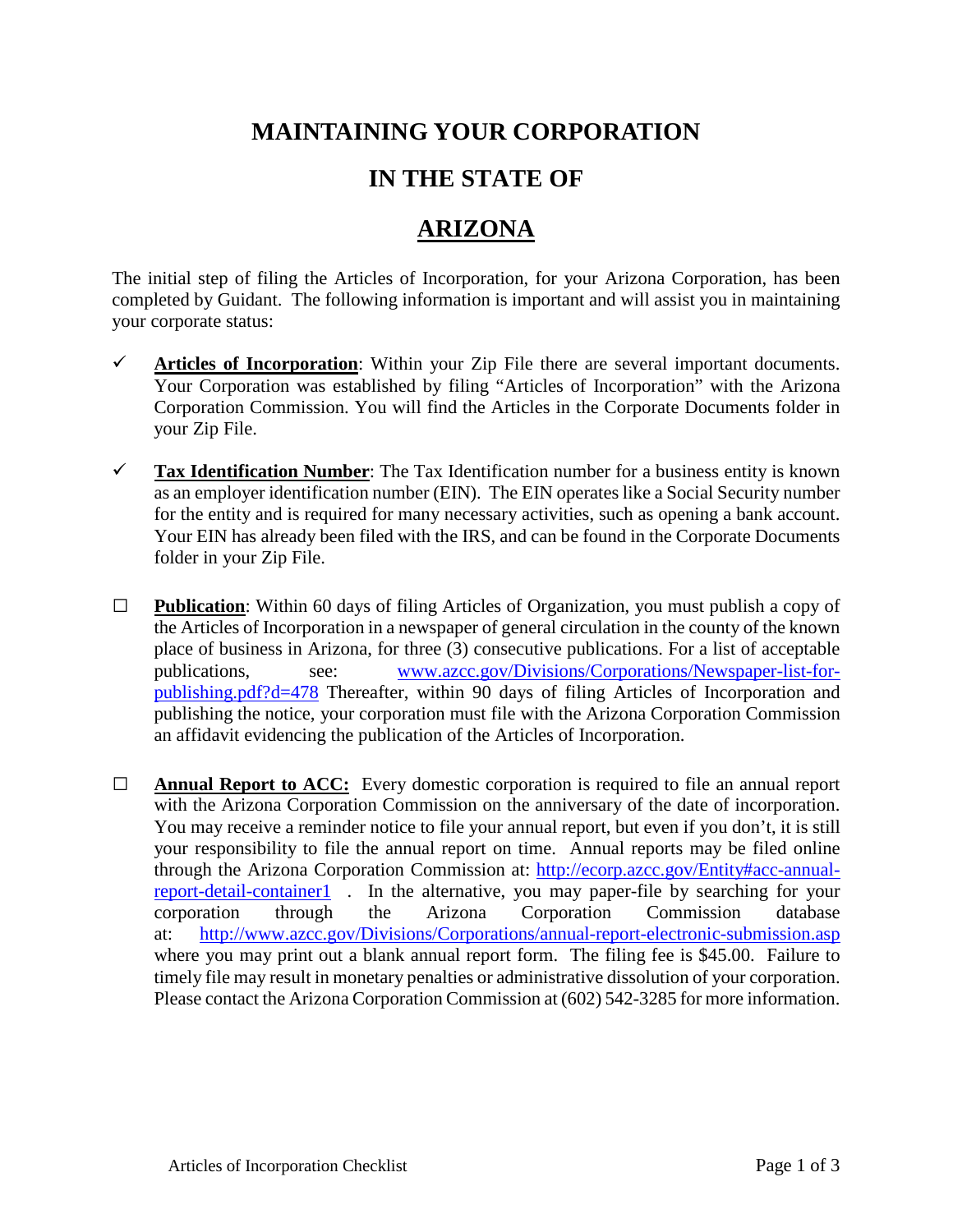- **□ Business License**: Your Corporation may be required to obtain a license or permit issued by the State in which you are doing business. To assist you in making this determination, please refer to: <http://www.azdor.gov/Business/LicensingGuide.aspx> for state, city and county licensing authorities.
- **□ Business Taxes:** Arizona imposes various taxes on businesses. For more information, please contact the Arizona Department of Revenue Taxpayer Services Division at (602) 255- 2060 or visit: [http://www.azdor.gov/.](http://www.azdor.gov/)
- **□ Employees:** If your Corporation will have employees, state law may require worker's compensation insurance coverage and you should contact the Arizona Industrial Commission at [www.ica.state.az.us](http://www.ica.state.az.us/) or call (602) 542-5781.

Many Corporations with employees will be subject to unemployment tax requirements. Information may be obtained from the Division of Employment & Rehabilitation Services at:<http://www.de.state.az.us/esa/default.asp> or call (602) 771-6602.

- **□ Financial Statements to Shareholders:** Every domestic corporation is required to furnish its shareholders annual financial statements within 120 days after the close of each fiscal year.
- **□ Record Keeping:** Every domestic corporation is responsible for keeping at its principle office: the Articles of Incorporation, the Bylaws, current names and addresses of directors and officers, current names and addresses of all shareholders and the number and class of shares held by each, written communications to shareholders for the past three years, adequate and correct books, minutes and resolutions of the shareholder and board meetings, and the most recent annual report delivered to the Arizona Corporation Commission.
- **□ Change of Address and/or Resident Agent Information:** In the event your Corporation's principal office address, your registered office address and/or your resident agent changes, you will be responsible for taking the necessary steps to inform both the Arizona Corporation Commission and the Internal Revenue Service (IRS) of the address change. To notify the Arizona Corporation Commission, you can make changes using forms located at: [http://www.azcc.gov/Divisions/Corporations/forms/formsindex.asp.](http://www.azcc.gov/Divisions/Corporations/forms/formsindex.asp) To notify the IRS, we have included additional information, including a Change of Address IRS Form, in the file in order to assist you in completing this process.
- **□ Additional State Requirements:** It is important to note that the Arizona Corporation Commission may have additional requirements above and beyond what has been detailed above. It is your responsibility to read any and all information sent to you by the Arizona Corporation Commission or any other agencies, to assure that you are remaining compliant. Failure to remain compliant and/or respond to requests for information in a timely manner may result in dissolution of your Corporation.